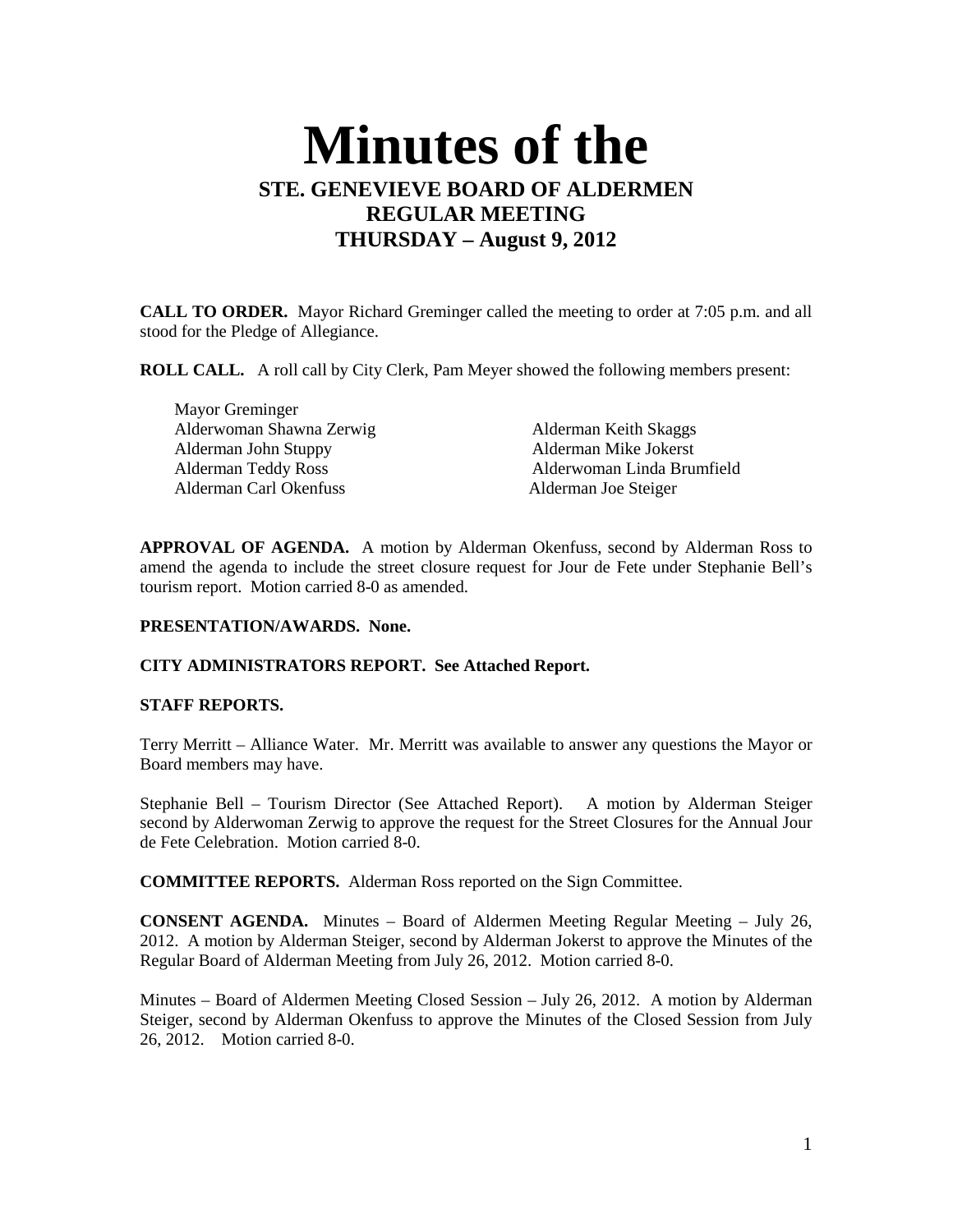**RESOLUTION NO. 2012- 58.** A resolution re-appointing Mickey Koetting to the Ste. Genevieve Landmarks Commission. A motion by Alderman Okenfuss, second by Alderman Stuppy to approve Resolution 2012-58. Motion carried 8-0.

**RESOLUTION 2012-59.** A resolution authorizing the bowling alley benches be declared surplus property. A motion by Alderman Steiger, second by Alderman Okenfuss to approve Resolution 2012 – 59. Motion carried 8-0.

#### **OLD BUSINESS**

#### **NEW BUSINESS.**

**BILL NO. 3880. AN ORDINANCE AMENDING CHAPTER 205: ANIMALS OF THE CODE OF ORDINANCES OF THE CITY OF STE. GENEVIEVE, MISSOURI. 1ST READING.** A motion by Alderman Steiger, second by Alderwoman Zerwig, Bill No. 3880 was placed on its first reading, read by title only, considered and passed with an 8-0 of the Board of Aldermen.

**BILL NO. 3881. AN ORDINANCE AUTHORIZING THE MAYOR TO ENTER INTO A CONTRACT WITH CE CONTRACTING, INC. IN THE AMOUNT OF ONE HUNDRED FIFTY SEVEN THOUSAND SEVEN HUNDRED FIFTY SIX DOLLARS. (\$157,756.00) FOR THE STE. GENEVIEVE SAFE ROUTES TO SCHOOL PROJECT.** 

1<sup>st</sup> READING. A motion by Alderman Okenfuss, second by Alderman Jokerst, Bill No. 3881 was placed on its first reading, read by title only, considered and passed with an 8-0 of the Board of Aldermen. A motion by Alderman Okenfuss, second by Alderman Jokerst to proceed with the second and final reading of Bill No. 3881. Motion carried 8-0. A motion by Alderman Steiger, second by Alderman Skaggs, Bill No. 3881 was placed on its second and final reading, read by title only, considered and passed by a roll call vote as follows: Ayes: Alderman Skaggs, Alderwoman Rogers, Alderman Stuppy, Alderman Jokerst, Alderman Steiger, Alderman Okenfuss, Alderwoman Brumfield, and Alderman Ross. Nays: None Motion carried 8-0. Thereupon Bill No. 3881, was declared Ordinance No. 3819 signed by the Mayor and attested by the City Clerk.

**BILL NO. 3882. AN ORDINANCE APPROVING A BUDGET AMENDMENT TO THE CITY OF STE. GENEVIEVE FISCAL YEAR 2012 BUDGET RELATING TO THE DEBT SERVICE FUND #050. 1**<sup>ST</sup> **READING.** A motion by Alderman Steiger, second by Alderman Ross, Bill No. 3882 was placed on its first reading, read by title only, considered and passed with an 8-0 of the Board of Aldermen.

**BILL NO. 3883. AN ORDINANCE APPROVING A BUDGET AMENDMENT TO THE CITY OF STE. GENEVIEVE FISCAL YEAR 2012 BUDGET RELATING TO THE GENERAL FUND #010.** 1<sup>ST</sup> **READING.** A motion by Alderman Okenfuss, second by Alderman Steiger, Bill No. 3883 was placed on its first reading, read by title only, considered and passed with an 8-0 of the Board of Aldermen.

#### **PUBLIC COMMENTS** – None.